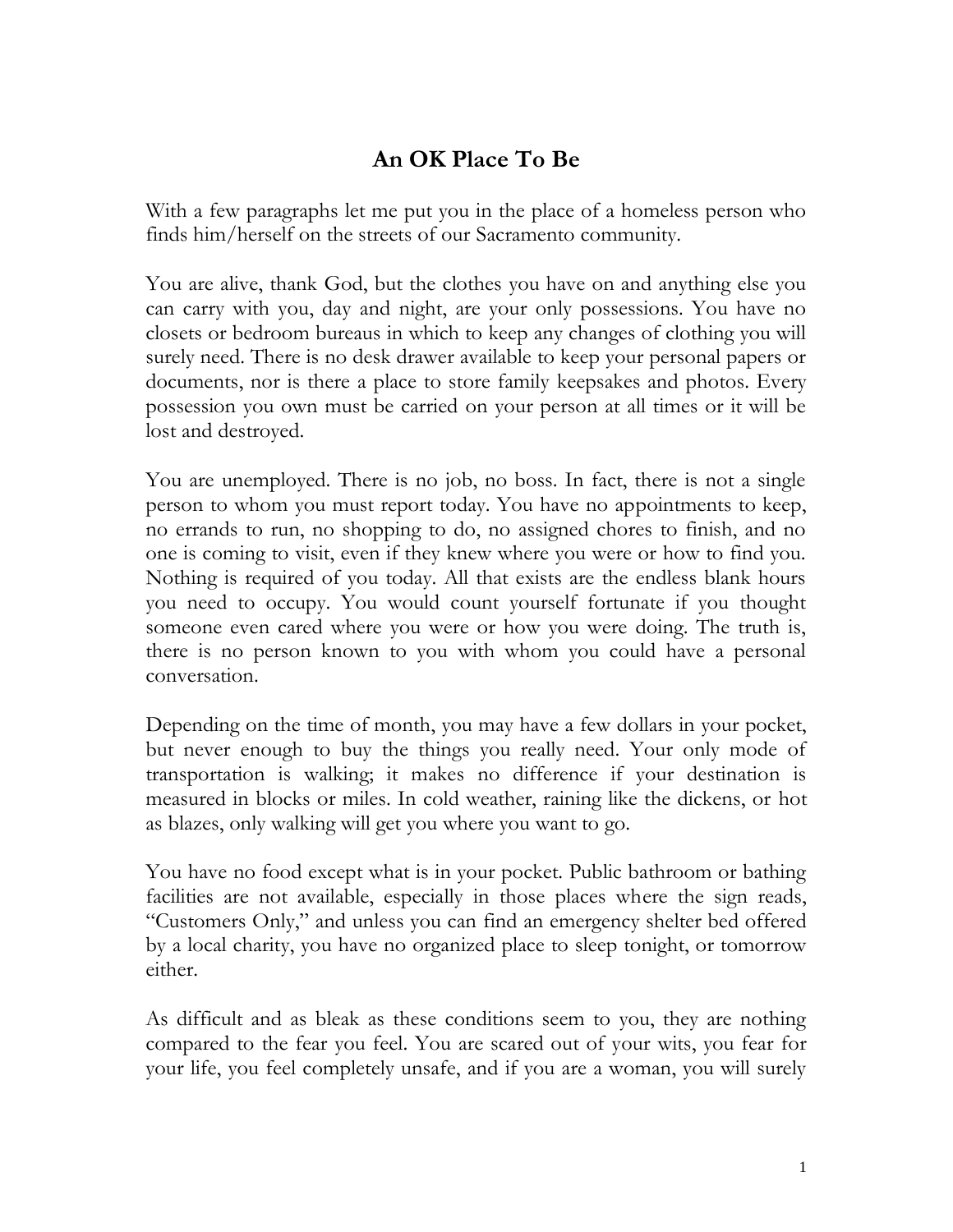be raped, if not today, then likely tomorrow, or sometime soon. It is because of this fear you seek out places that are in the public eye, for example, downtown transit areas and street corners, plaza park benches, or shopping arcades. However, these areas are considered off limits for a homeless person like yourself. Local government and business owners hire fulltime employees to make sure that you move on, go someplace else, and don't hang out here. Go where? They don't care, anyplace but here.

There is no OK place for you to be. You might as well not exist.

To the extent the reader can emotionally understand and identify with this state of being, or better said, non-being, then surely you will appreciate the meaning of Friendship Park – a life support for homeless people and a lightening rod for some of the city's NIMBYS.

The arched sign over the main entrance to the park says it all: "Welcome To Friendship Park." Can you imagine the relief a homeless person feels when he/she comes upon a sign that says, "Welcome"?

Friendship Park is approximately an acre in size, completely fenced, and fully staffed. It opens every weekday at 7 a.m., but people begin gathering at the front gates underneath the welcome sign as early as 5:30 a.m. One reason they are early is because at first light, the city's anti-camping law enforcement officers begin their daily downtown and river assignments, rousting homeless people and moving them on. Where? I don't care! Someplace else, not here!

By 7 a.m., several hundred people are huddled together waiting for the gates to swing open. Many need to use the spacious restrooms (all tile, clean, fully stocked, and graffiti-free); others want to get their name on the daily shower list; others need to check their belongings into day storage; others want to be first in line for the coffee breakfast program that begins in 15 minutes; others want to find and reserve a table in one of the four large weatherproof gazebos to set up shop for the morning game of cards or chess with their regular opponents; others want to get an early reservation number for the hot meal that begins at 11:30; others want to sign up for triage with the public health nurse so they can see the doctor when the clinic opens at 9 a.m.; some want to find a park bench on the far side of the park, away from the hubbub of activity, so they can sleep for a few hours; others want to sign up for an